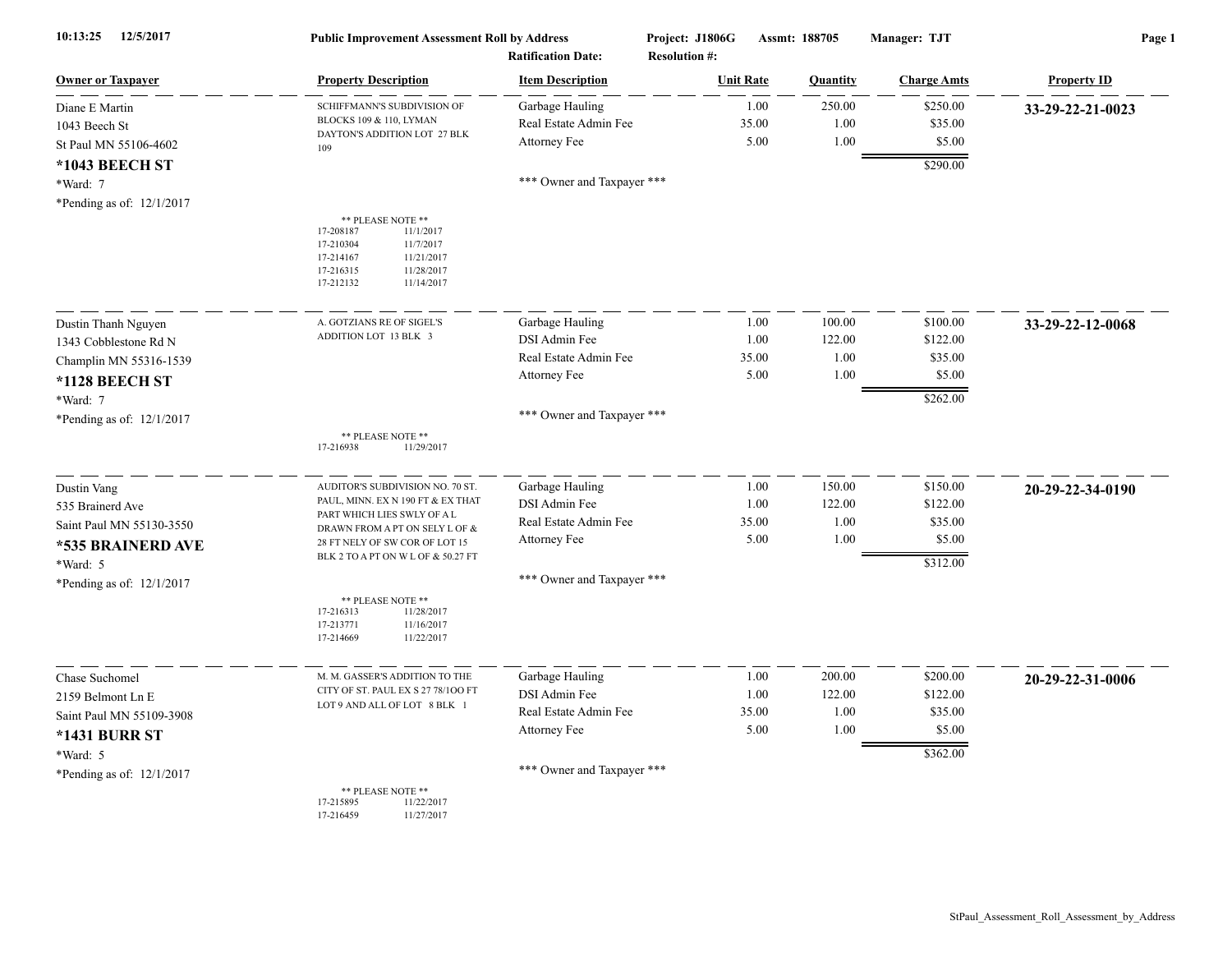| 12/5/2017<br>10:13:25       | <b>Public Improvement Assessment Roll by Address</b>                                                                                                   |                            | Project: J1806G<br>Assmt: 188705 |                 | Manager: TJT       | Page 2             |  |
|-----------------------------|--------------------------------------------------------------------------------------------------------------------------------------------------------|----------------------------|----------------------------------|-----------------|--------------------|--------------------|--|
|                             |                                                                                                                                                        | <b>Ratification Date:</b>  | <b>Resolution #:</b>             |                 |                    |                    |  |
| <b>Owner or Taxpayer</b>    | <b>Property Description</b>                                                                                                                            | <b>Item Description</b>    | <b>Unit Rate</b>                 | <b>Quantity</b> | <b>Charge Amts</b> | <b>Property ID</b> |  |
| Mohamed Duale               | SUBDIVISION OF AND ADDITION TO                                                                                                                         | Garbage Hauling            | 1.00                             | 150.00          | \$150.00           | 32-29-22-21-0188   |  |
| Safia Warsame               | IRVINE'S ADDITION OF OUT LOTS TO                                                                                                                       | DSI Admin Fee              | 1.00                             | 122.00          | \$122.00           |                    |  |
| 715 Burr St                 | SAINT PAUL LOT 2 BLK 1                                                                                                                                 | Real Estate Admin Fee      | 35.00                            | 1.00            | \$35.00            |                    |  |
| St Paul MN 55130-4520       |                                                                                                                                                        | Attorney Fee               | 5.00                             | 1.00            | \$5.00             |                    |  |
| <b>*715 BURR ST</b>         |                                                                                                                                                        |                            |                                  |                 | \$312.00           |                    |  |
| *Ward: 5                    |                                                                                                                                                        | *** Owner and Taxpayer *** |                                  |                 |                    |                    |  |
| *Pending as of: 12/1/2017   |                                                                                                                                                        |                            |                                  |                 |                    |                    |  |
|                             | ** PLEASE NOTE **<br>17-214659<br>11/21/2017<br>11/28/2017<br>17-216308<br>17-213726<br>11/16/2017                                                     |                            |                                  |                 |                    |                    |  |
| Anan Barbarawi              | CHAS. WEIDES SUBDIVISION OF                                                                                                                            | Garbage Hauling            | 1.00                             | 250.00          | \$250.00           | 29-29-22-42-0057   |  |
| 1320 Conservatory Ct        | BLOCKS 25 AND 26 OF ARLINGTON                                                                                                                          | Real Estate Admin Fee      | 35.00                            | 1.00            | \$35.00            |                    |  |
| Saint Paul MN 55117-4590    | HILLS ADD. TO ST. PAUL N 32 5/10 FT<br>OF FOL W QUADRANGULAR PART OF                                                                                   | Attorney Fee               | 5.00                             | 1.00            | \$5.00             |                    |  |
| *940 EDGERTON ST            | LOTS 24 25 AND 26 MEASURING 78                                                                                                                         |                            |                                  |                 | \$290.00           |                    |  |
| *Ward: 6                    | 5/10 FT ON N L AND 79 5/10 FT ON S                                                                                                                     | *** Owner and Taxpayer *** |                                  |                 |                    |                    |  |
| *Pending as of: $12/1/2017$ |                                                                                                                                                        |                            |                                  |                 |                    |                    |  |
|                             | ** PLEASE NOTE **<br>17-212130<br>11/14/2017<br>17-210302<br>11/7/2017<br>17-214160<br>11/22/2017<br>17-216307<br>11/28/2017<br>17-208185<br>11/1/2017 |                            |                                  |                 |                    |                    |  |
| Lee Yan                     | AUERBACH & HAND'S ADDITION TO                                                                                                                          | Garbage Hauling            | 1.00                             | 50.00           | \$50.00            | 25-29-23-12-0169   |  |
| Laiyun Yan                  | THE CITY OF ST. PAUL SUBJ TO                                                                                                                           | DSI Admin Fee              | 1.00                             | 122.00          | \$122.00           |                    |  |
| 500 Central Park Blvd       | ALLEY LOTS 14 AND LOT 15 BLK 21                                                                                                                        | Real Estate Admin Fee      | 35.00                            | 1.00            | \$35.00            |                    |  |
| New Brighton MN 55112-1864  |                                                                                                                                                        | Attorney Fee               | 5.00                             | 1.00            | \$5.00             |                    |  |
| *1086 FARRINGTON ST         |                                                                                                                                                        |                            |                                  |                 | \$212.00           |                    |  |
| *Ward: 5                    |                                                                                                                                                        | *** Owner and Taxpayer *** |                                  |                 |                    |                    |  |
| *Pending as of: $12/1/2017$ |                                                                                                                                                        |                            |                                  |                 |                    |                    |  |
|                             | ** PLEASE NOTE **                                                                                                                                      |                            |                                  |                 |                    |                    |  |

\*\* PLEASE NOTE \*\* 17-217218 11/30/2017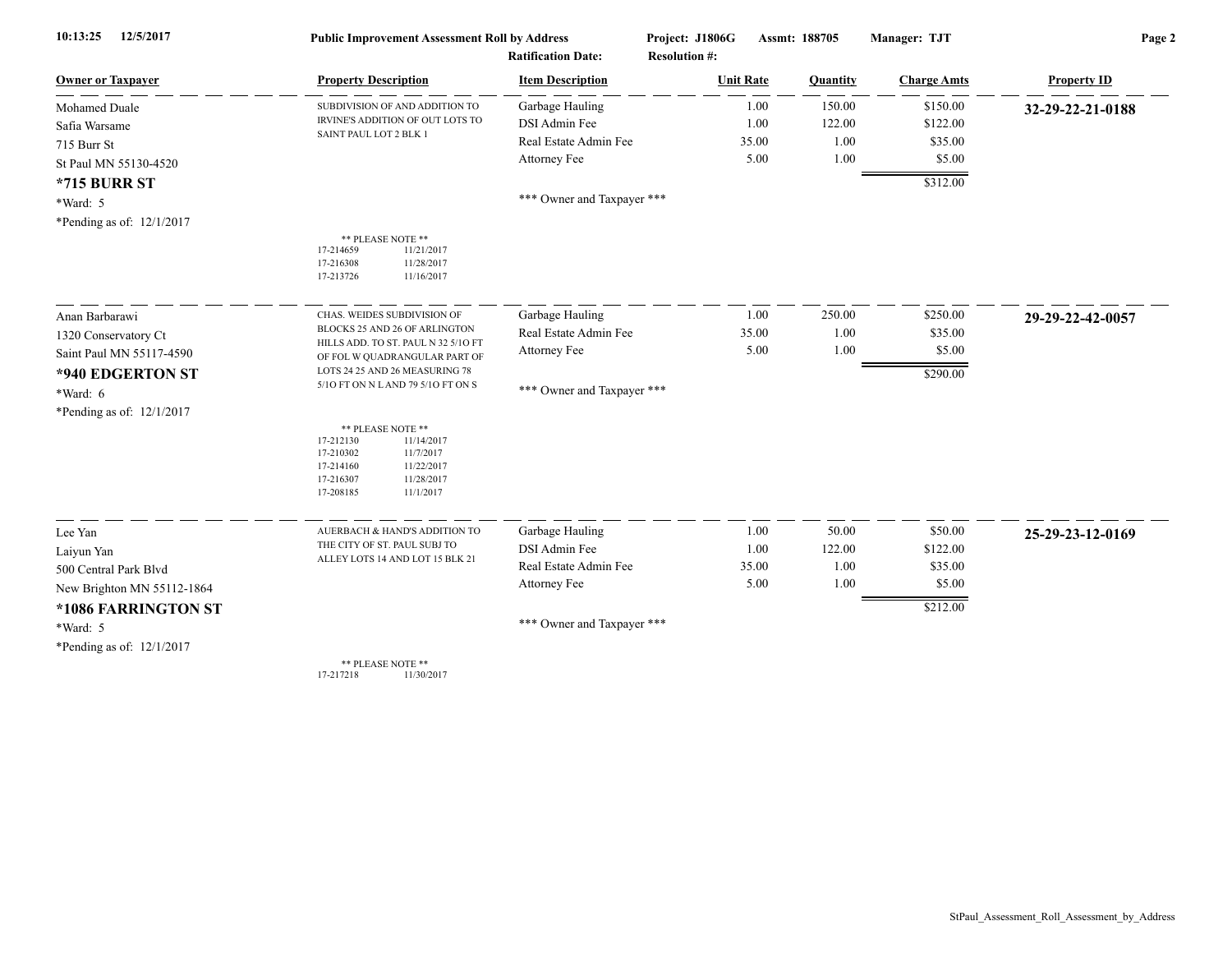| 10:13:25<br>12/5/2017       | <b>Public Improvement Assessment Roll by Address</b>                                                                                                   |                            | Project: J1806G<br>Assmt: 188705 |                  |          | Manager: TJT       | Page 3             |  |
|-----------------------------|--------------------------------------------------------------------------------------------------------------------------------------------------------|----------------------------|----------------------------------|------------------|----------|--------------------|--------------------|--|
|                             |                                                                                                                                                        | <b>Ratification Date:</b>  | <b>Resolution #:</b>             |                  |          |                    |                    |  |
| <b>Owner or Taxpayer</b>    | <b>Property Description</b>                                                                                                                            | <b>Item Description</b>    |                                  | <b>Unit Rate</b> | Quantity | <b>Charge Amts</b> | <b>Property ID</b> |  |
| Prentiss Hamilton           | PORTLAND ADDITION TO ST. PAUL<br>LOTS 1 AND LOT 2 BLK 3                                                                                                | Garbage Hauling            |                                  | 1.00             | 250.00   | \$250.00           | 35-29-23-44-0111   |  |
| 686 Iglehart Ave            |                                                                                                                                                        | DSI Admin Fee              |                                  | 1.00             | 122.00   | \$122.00           |                    |  |
| St Paul MN 55104-5535       |                                                                                                                                                        | Real Estate Admin Fee      |                                  | 35.00            | 1.00     | \$35.00            |                    |  |
| *686 IGLEHART AVE           |                                                                                                                                                        | Attorney Fee               |                                  | 5.00             | 1.00     | \$5.00             |                    |  |
| *Ward: 1                    |                                                                                                                                                        |                            |                                  |                  |          | \$412.00           |                    |  |
| *Pending as of: 12/1/2017   |                                                                                                                                                        | *** Owner and Taxpayer *** |                                  |                  |          |                    |                    |  |
|                             | ** PLEASE NOTE **<br>17-214168<br>11/21/2017<br>17-212134<br>11/14/2017<br>17-210309<br>11/7/2017<br>17-216778<br>11/29/2017<br>17-208190<br>11/1/2017 |                            |                                  |                  |          |                    |                    |  |
| Kerry Essler                | SYNDICATE NO. 3 ADDITION LOT 20                                                                                                                        | Garbage Hauling            |                                  | 1.00             | 100.00   | \$100.00           | 35-29-23-11-0130   |  |
| 663 Lafond Ave              | BLK 1                                                                                                                                                  | DSI Admin Fee              |                                  | 1.00             | 122.00   | \$122.00           |                    |  |
| Saint Paul MN 55104-1602    |                                                                                                                                                        | Real Estate Admin Fee      |                                  | 35.00            | $1.00\,$ | \$35.00            |                    |  |
| *663 LAFOND AVE             |                                                                                                                                                        | Attorney Fee               |                                  | 5.00             | 1.00     | \$5.00             |                    |  |
| *Ward: 1                    |                                                                                                                                                        |                            |                                  |                  |          | \$262.00           |                    |  |
| *Pending as of: $12/1/2017$ |                                                                                                                                                        | *** Owner and Taxpayer *** |                                  |                  |          |                    |                    |  |
|                             | ** PLEASE NOTE **<br>17-212886<br>11/13/2017<br>17-214158<br>11/14/2017                                                                                |                            |                                  |                  |          |                    |                    |  |
| Kyash 1 Llc                 | NORTON'S LINCOLN PARK LOT 9                                                                                                                            | Garbage Hauling            |                                  | 1.00             | 100.00   | \$100.00           | 26-29-22-13-0064   |  |
| 7729 Minar Ave N            | BLK 2                                                                                                                                                  | Real Estate Admin Fee      |                                  | 35.00            | 1.00     | \$35.00            |                    |  |
| Stillwater MN 55082-9365    |                                                                                                                                                        | Attorney Fee               |                                  | 5.00             | 1.00     | \$5.00             |                    |  |
| *2046 MAGNOLIA AVE E        |                                                                                                                                                        |                            |                                  |                  |          | \$140.00           |                    |  |
| *Ward: 6                    |                                                                                                                                                        | *** Owner and Taxpayer *** |                                  |                  |          |                    |                    |  |
| *Pending as of: 12/1/2017   |                                                                                                                                                        |                            |                                  |                  |          |                    |                    |  |
|                             | ** PLEASE NOTE **<br>17-208184<br>11/1/2017<br>17-210300<br>11/7/2017                                                                                  |                            |                                  |                  |          |                    |                    |  |
| *1610 NEBRASKA AVE E        | WHEELER'S SUBDIVISION OF LOT 14                                                                                                                        | Garbage Hauling            |                                  | 1.00             | 200.00   | \$200.00           | 22-29-22-13-0057   |  |
| *Ward: 6                    | OF KERWIN'S OUTLOTS TO THE CITY<br>OF ST. PAUL, MINN. LOT 11 BLK 1                                                                                     | DSI Admin Fee              |                                  | 1.00             | 122.00   | \$122.00           |                    |  |
| *Pending as of: $12/1/2017$ |                                                                                                                                                        | Real Estate Admin Fee      |                                  | 35.00            | 1.00     | \$35.00            |                    |  |
|                             |                                                                                                                                                        | Attorney Fee               |                                  | 5.00             | 1.00     | \$5.00             |                    |  |
|                             |                                                                                                                                                        |                            |                                  |                  |          | \$362.00           |                    |  |
|                             | ** PLEASE NOTE **<br>17-211942<br>11/8/2017<br>17-212379<br>11/14/2017                                                                                 |                            |                                  |                  |          |                    |                    |  |

17-214165 11/21/2017<br>17-216314 11/28/2017 11/28/2017